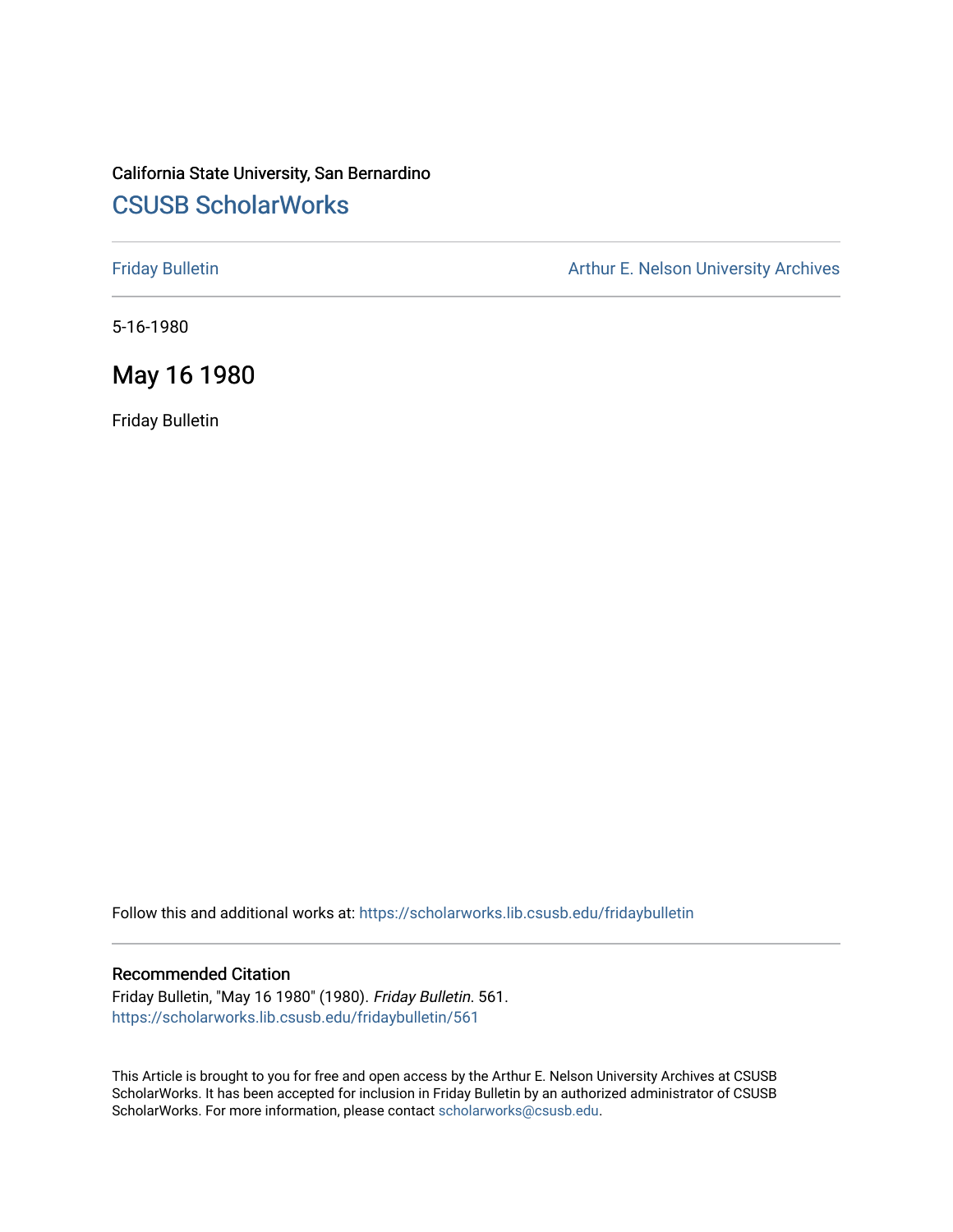





CALIFORNIA STATE COLLEGE « SAN BERNARDINO 1965 .ill **illiA** <sup>1980</sup>

**May 16, I98O** 

**TICKETS ON SALE SOON The American premiere of a delightful French com-**FOR AMERICAN PREMIERE edy "She Loves Me! She Said So!" will be pre**sented by the Players of the Pear Garden, opening May 29.** 

First performed in Paris in 1859, the play by Eugene Scribe has a new trans**lation by Dr. Helene Koon, professor and chair of the English department.** 

**The play will continue May 30-31 and June 3-7- All performances will begin at 8:15 p.m. in the Theatre. Tickets, which go on sale Monday, May 19, are \$3 for general admission; \$1.50 for students and senior citizens. Reservations may be made by calling 887-7^52 or 887~7680.** 

**Directed by Dr. Ronald Barnes, professor and chair of the theatre arts department, the play focuses on the complications which arise when a young wife believes her sister-in-law's suitor is really in love with her.** 

**FINE ARTS FACILITY Although the general contractor has completed his NEARS COMPLETION work on the remodeling of the Fine Arts Building,^ college physical plant craftsmen are still busy with final details. A sculpture patio on the southwest corner of the building is Hearing completion. A wooden fence is being constructed around the outside**  work area that will provide security, yet allow air to pass through. Painting of the balance of the studio areas and the art faculty offices will be completed this summer, according to James Urata, director of plant opera**tions.** 

**The other major construction activity on campus is the start of the longawaited child care center located west of the Student Services Building. The contractor is currently doing site preparation. The single-story facility is expected to be ready for occupancy near the start of the fall quarter.** 

**COMMENCEMENT EXERCISES TO BE Commencement exercises for the Class of**  SATURDAY MORNING, JUNE 14 1980 will be held Saturday morning, June 14 **on the lawn south of the gymnasium. The** 

**ceremonies will begin at 9 a.m., with the traditional** process **ional march. As in the past, there will be no speaker. Students who are participating may order their caps and gowns from the Bookstore through Friday, May 30.**  First, however, they must secure confirmation forms from the registrar<sup>1</sup>s **office. This year the reception after the ceremonies will be catered by the PFM Food Service from the Commons.**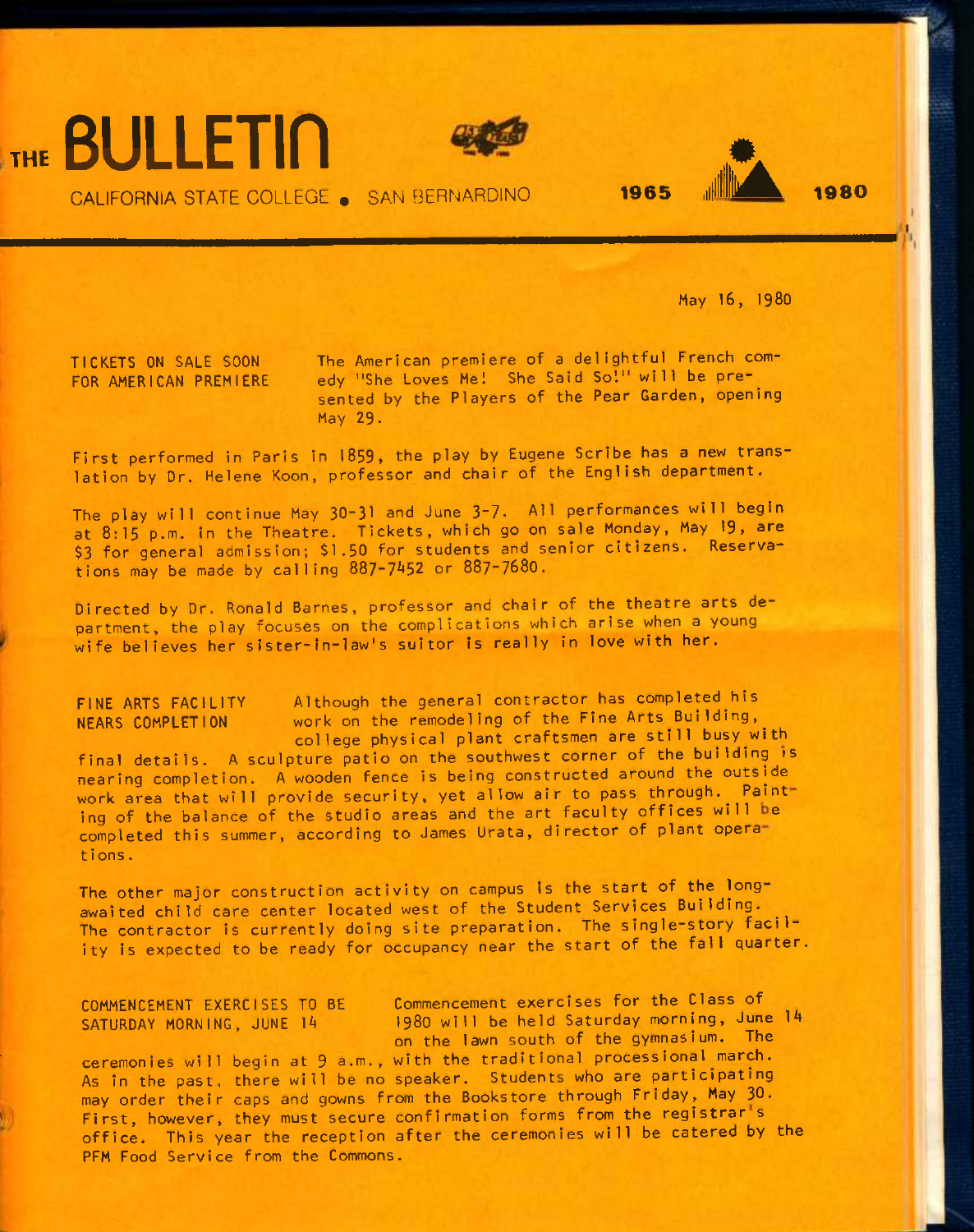A REMINDER Connie Chung, the award-winning co-anchor for the Channel 2 News, wi11 be speaking on campus Sunday, May 18 at 7:30 p.m. in the Recital Hall. The topic of her free lecture will be "Current Trends In Television News." Everyone is invited to attend the lecture.

HISTORY OF BRIDGES EXPLORED The history of bridge building in North<br>IN SMITHSONIAN EXHIBITION America, which parallels the growth of a America, which parallels the growth of a developing continent, is Illustrated In a Smithsonian Institution Traveling Exhibit to be displayed in the Librarv Mav 17-June 15.

A collection of black and white photographs taken by David Plowden, from his book "Bridges: Spans of North America," forms the nucleus of the show. The photos are supplemented by related text and other memorabilia from the Smithsonian. The beauty and majesty of a number of bridges including the Golden Gate, the Brooklyn and the Delaware Memorial are explored in the exhibit.

IT'S OFFICIAL In the recent Associated Student elections, Tim Hamre, who has served this past year as managing editor of the Paw Print, was elected president of the student body for the I98O-8I academic year. Hamre is a post-baccalaureate student. He received his bachelor's degree in administration from the college in 1978. Also elected to major student offices were: James Lyne, a junior English major, to vice president; and Wayne Theis, a junior administration major, to treasurer.

RECEPTION SET FOR STUDENTS Everyone is invited to attend a reception for<br>PLANNING INTERNATIONAL STUDY seven Cal State students who will be studying seven Cal State students who will be studying abroad next year under the International Pro-

grams of the California State University and Col leges, said Dr. Mireille Rydell, professor of French who is arranging the reception. It will be held Thursday, May 22 from 3:30-5 p.m. in Meeting Rooms A and B of the Student Union.

For the I98O-8I academic year the following students will participate in the international program: Peter Petrucci, France; Heidimarie Fluhr, Germany; William Krumwiede, Japan; Karla De Sadier and Rebecca Bowman, Mexico; Salvador Salomon, Spain; and Pegi Roffers, Sweden.

CAREER WEEK Representatives from more than 30 government agencies and pri-<br>IS COMING vate industries will be on campus Thursday May 29 for Cal vate industries will be on campus Thursday, May 29 for Cal State's Career Opportunity Fair. Students and faculty are invited to drop by the Student Union between 10 a.m. and 2 p.m. to talk informally with professionals from a variety of career fields. The Career Planning Center is also planning an open house May 27 from IO-3 p.m. in Room II6 of the Student Services Building and a Careers in Education program May 28 from 2:30- A:30 p.m. on the fifth floor of the Library.

PERSONALS Chris Grenfell (PE) and his wife, Judi, welcomed their first child, a daughter, Courtney Elizabeth, born May 9. She weighed 6 lbs., 6 1/2 oz.

THE NURSING BOOK FAIR SET FOR FRIDAY, MAY 23 HAS BEEN CANCELLED.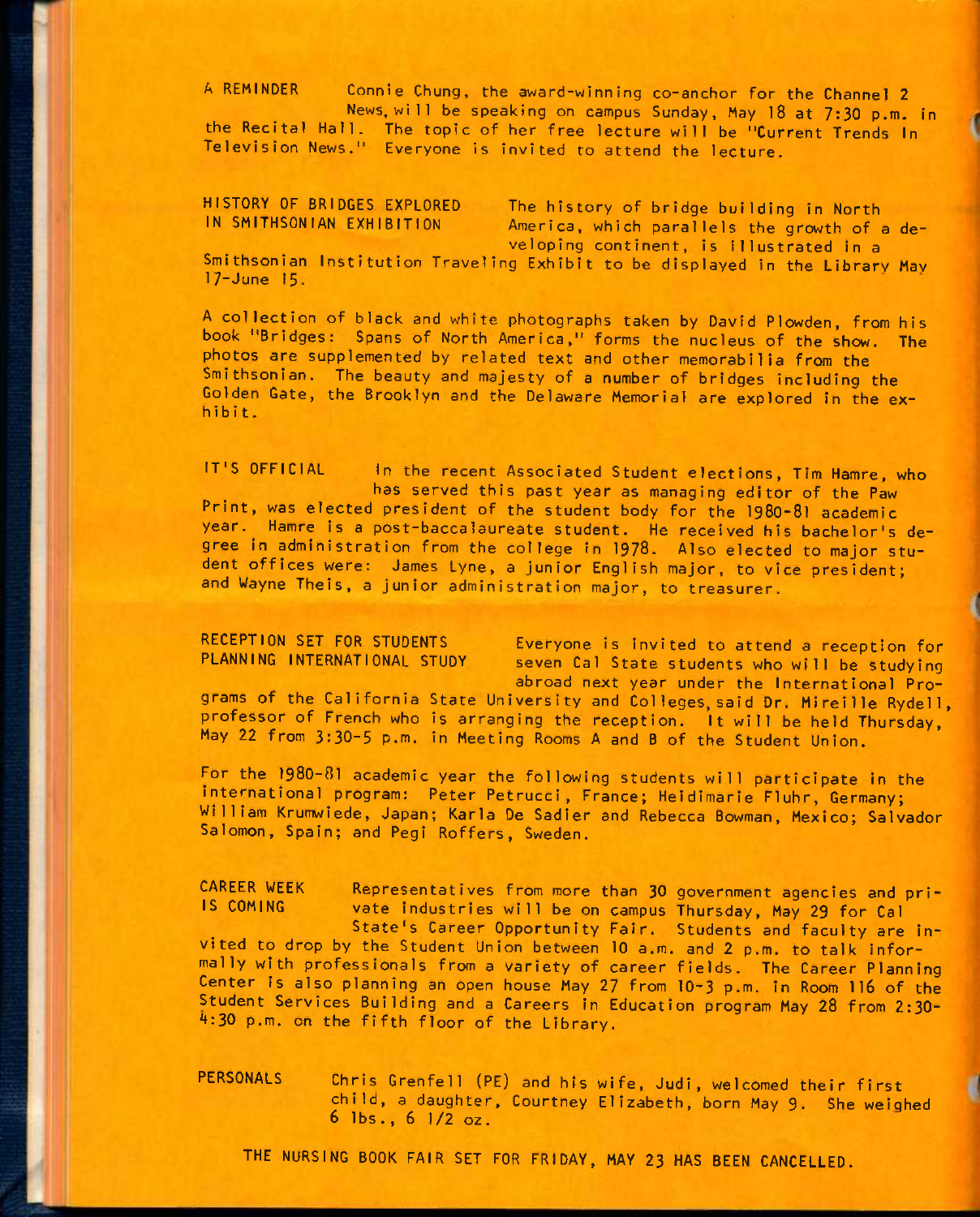NEW OFFICERS ELECTED At the Faculty Senate meeting of May 13 the follow-<br>BY FACULTY SENATE in a officers wore elected: ludith Bune (Elected) ing officers were elected: Judith Rymer (Education), chair, Richard Moss (Economics), vice chair, and

William Gean (Philosophy), secretary. Nine new senators were seated for two-year terms. They are: Sherrie Bartell (Education), Eugene Garver (Philosophy), Carol Goss (Political Science), Rebecca Heinz (Education), Sheldon Kamieniecki (Political Science), Fred Keene (Mathematics), Richard noss, James Person (Education), and Reginald Price (Physical Education).

ENROLLMENT PERIOD FOR The open enrollment period for the dental plan, DENTAL PLAN EXTENDED provided by Safeguard Health Plans, Inc. has been extended until May 31, 1980. Employees enrolling during May will have an effective date of coverage of July 1. For further information call the personnel office, 887-7205.

SENIOR MUSIC RECITAL The music of Bach, Stravinsky, Brahms and Weber will be presented in a clarinet recital given by senior Pat Sieben this evening at 8:15 p.m. in the Recital Hall. Everyone is invited to attend at no charge. Janet Otteson, a junior music major, will accompany at the piano.

SENIOR ART SHOW FEATURES Works in ceramic and glass will be featured in WORKS IN CERAMIC AND GLASS the senior art show of Jim Stewart which opens<br>Monday evening, May 19 with a reception at f- . Monday evening, May 19 with a reception at b p.m. in Gallery Two. The show will be on display through Friday, May 23. The hand-crafted work in the show will range from glass vases, perfume jars and goblets to ceramic pitchers, mugs and slab-constructed pieces.

COLLEGE GROUPS OFFER<br>TWO MUSIC PROGRAMS will join forces Sunday May 18 to prosent a concent will join forces Sunday, May 18 to present a concert of 20th century music. The program will begin at 3 p.m. in the Recital Hall. Featured soloists for selected numbers include: Michael Chandler, a freshman trombone player; and Pat Sieben, a senior clarinetist. Director of the Chamber Orchestra is Dr. Richard Saylor. Keat Johnson directs the Wind Ensemble.

The Cal State Concert Choir and Victor Valley Community College Chorus and College Singers will join for a program to be given here Wednesday evening, May 21 at 8:15 p.m. in the Recital Hall. General admission for each program is \$1.50: children and students are free.

LECTURE ON JEALOUSY Professor Robert Solomon, instructor of philosophy, University of Texas at Austin, will speak on "Jealousy" Thursday, May 22 at 1 p.m., LC 2Al. Everyone is invited.

The California State College, San Bernardino BULLETIN is published Fridays by the Public Affairs Office, AD 117, extension 7558. Items tor publication should be received in writing by noon Tuesday.

Editor . . . Mark Myers Calendar I tems . . . . Ruth Moran Printed in the Duplicating Center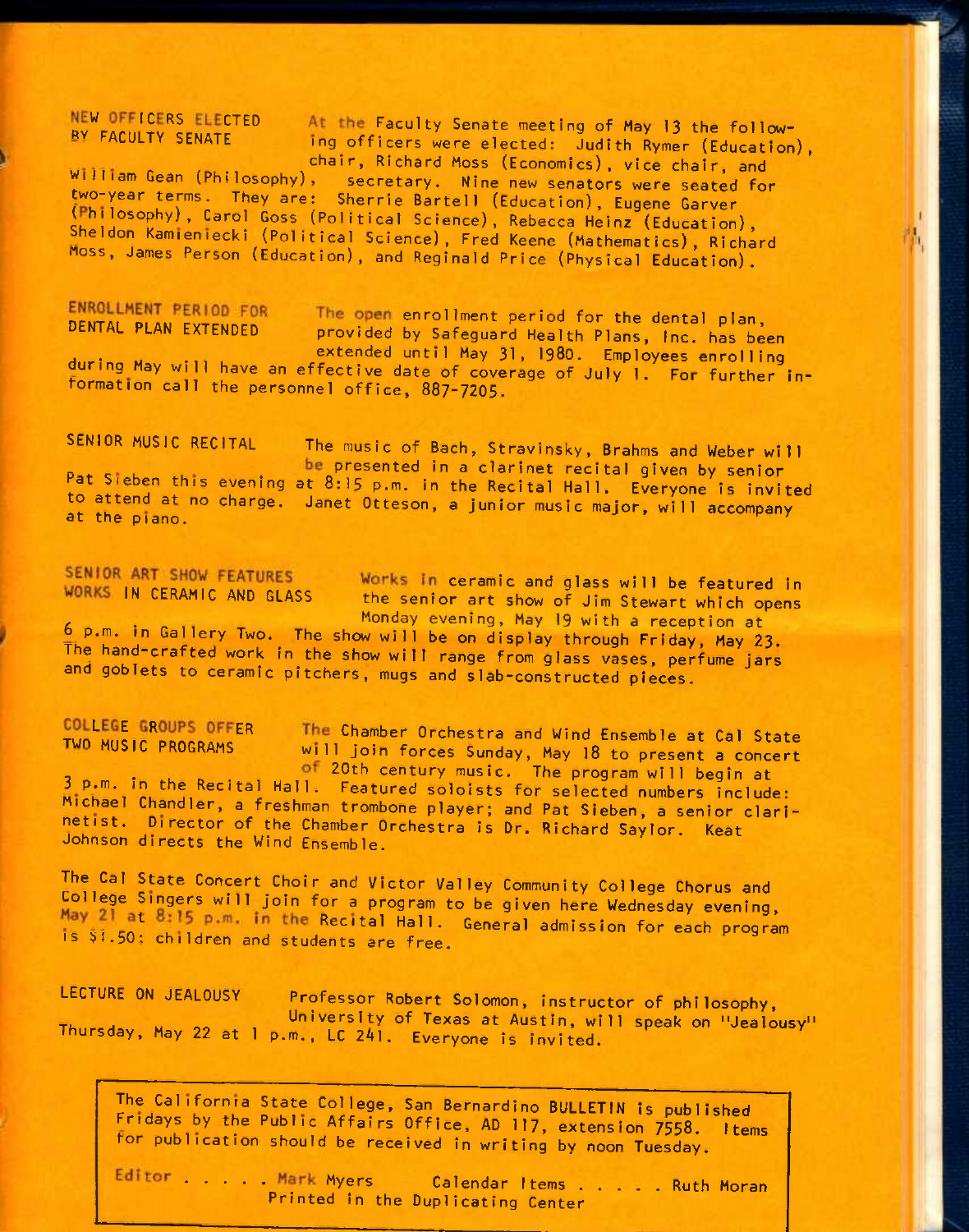**Speaking up** Richard Bennecke (Student Union Coordinator) to the National Executive Housekeeping Association

on "An Analysis of Leadership" May 13 in San Bernardino.

Marvin Frost (Geography) to a fifth grade class at Kimbark Elementary School on "The Okefenokee Swamp: A Glimpse Into the World of 'Pogo Possum'" May 8 in Devore.

Dr. David Gerling (Spanish) to the San Bernardino County Coin Club on "The Spanish Missions of California" May 15 in San Bernardino.

Dr. Fred Keene (Mathematics) to a math class at Eisenhower High School on "Math Means Money" May 9 in Rialto.

Dr. Fred Kellers (Physics) to an English class at San Gorgonio High School on "Nuclear Energy" May 15 in San Bernardino.

**Professional Activities** Dr. Marilyn Ambrose (Education) was appointed to the California State Advisory Council for

the Home Economics Vocational Youth Organization at the May 13 conference In Sacramento.

Dr. Chuck Christie (Administration) was a panel coordinator for the national conference of the American Society for Public Administration held April 14-16 In San Francisco. He was also a member of the planning committee for the same conference.

Dr. Catherine Gannon (English) has been accepted to the fellowship program for the Institute of Renaissance Studies of the Oregon Shakespearean Festival from July 14-27.

Dr. Loralee MacPike (English) has been accepted to participate in the Bryn Mawr Summer institute for Women in Higher Education to be held during July in Bryn Mawr, PA.

Dr. Mirielle Rydell (French) chaired two sections at the Medieval International Conference at Western Michigan University, Kalamazoo, May 1-4.

PUBLICATIONS **Dr. Nathan Kravetz** (Education) has an article, "Education of Ethnic Groups in the USSR" in the March 1980 issue of the British journal, Comparative Education.

### *EMPLOYMENT OPPORTUNITIES*

College Bookstore Manager- salary: \$ 17,208-22,728/year; position available June 1;

submit resume by June 13.

Chief, Custodian Services II-' Physical Plant, salary: \$1228-l475/month; position available immediately; apply by today at 2 p.m.

Building Services Engineer-- Heating and Air Conditioning, salary: \$ 1448-1663/month; position available Immediately; apply by May 23 at 2 p.m.